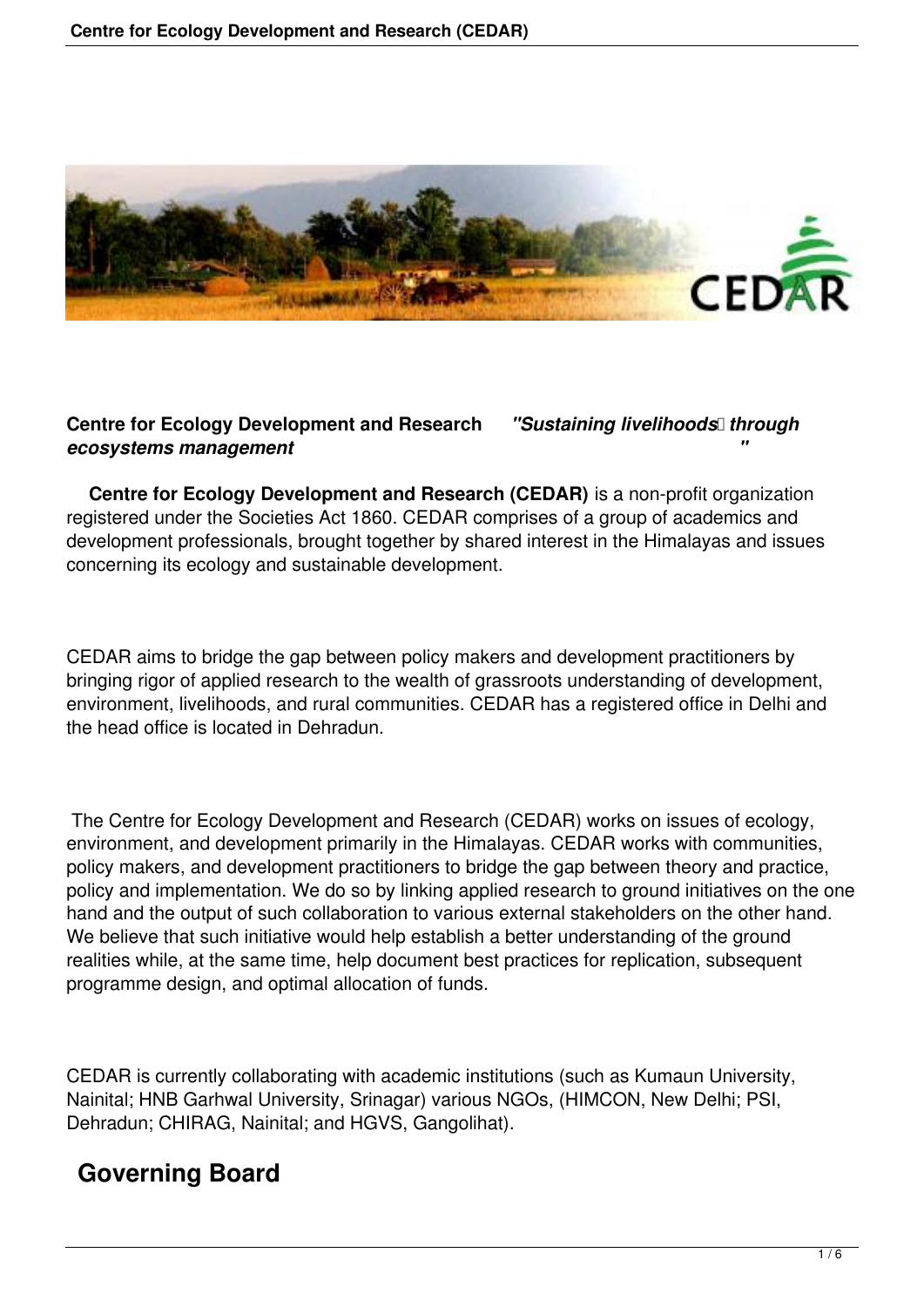1. Prof. S.P. Singh, FNA Former Vice Chancellor, HNB Garhwal University, Srinagar Advisor, Planning Commission Govt. of Uttarakhand

2. Prof. B.K. Joshi Former Vice Chancellor, Kumaun University, Nainital Director, Doon Library, Dehradun

3. Dr. Ravi Chopra Director Peoples Science Institute Dehradun

4. Mr. Kanai Lall Founder Chairperson Central Himalayan Rural Action Group ( CHIRAG)

5. Dr. Rajesh Thadani (Secretary) (Ex-Officio) Executive Director Centre for Ecology Development and Research (CEDAR)

# **Research Advisory Board**

1. Dr. Margaret D. Lowman, Director of Environmental Initiatives, New College of Florida, USA

2 Dr. Graeme P. Berlyn, E.H. Harriman Professor, School of Forestry and Environmental Studies, Yale University, Connecticut, USA

3. Dr. P.S. Roy, Dean Indian Institute of Remote Sensing, Dehradun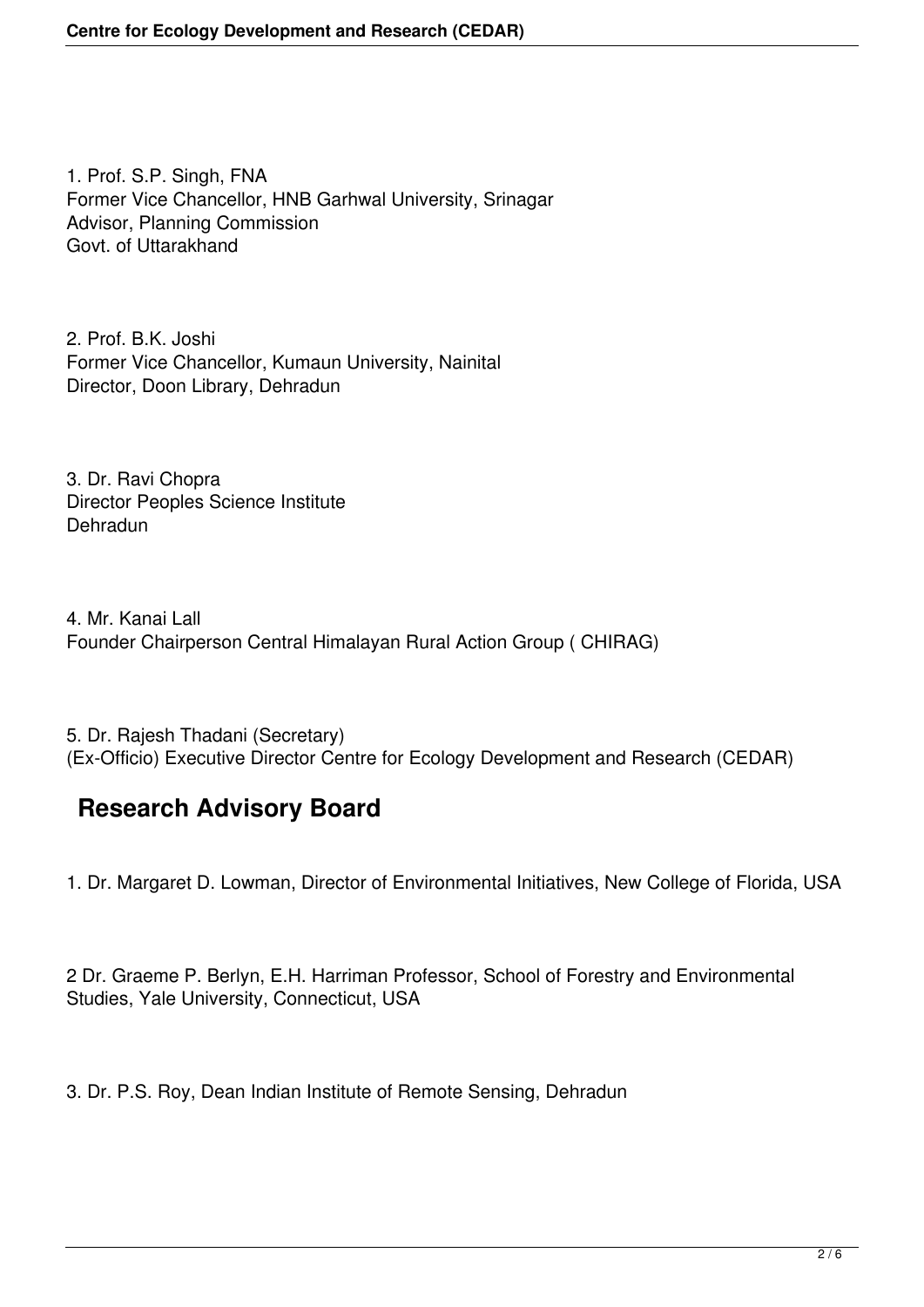4. Dr. Rajendra Dobhal, Director, U-COST, Dehradun

5. Dr. R.P. Singh, Professor Emeritus, Dept. of Forestry, Kumaun University, Nainital

6. Dr. Ankila Hiremath, Regional Director, ATREE, New Delhi

7. Dr. Malavika Chauhan, Executive Director, Himmotthan Society, Dehradun

## **Projects**

The projects of CEDAR can be grouped under three broad themes - ecology, livelihoods, and policy research. These include

#### **Ongoing Projects**

Livelihoods Strategy Workshop for North East India

CEDAR helped facilitate workshops and consultative meetings with various stakeholders in the states of Arunachal Pradesh, Mizoram and Nagaland during February-March, 2010 to develop thematic/sectoral and individual state strategic plan. These workshops, led and organised by the North East Initiative of the Sir Ratan Tata Trust were attended by 72 influential participants from the state governments, research institutions, non-government organizations and civil society. These were organized in the state capitals of Kohima, Itanagar and Aizawl. On the basis of the workshop and meetings held in these places, the Government organisations and Non-Government Organisations developed in-depth understanding on dimensions of rural livelihood issues and also identified and designed the effective interventions for rural livelihood issues of the North-East India, The strategies developed from these workshops are being used by the North East Initiative (NEI) of SRTT.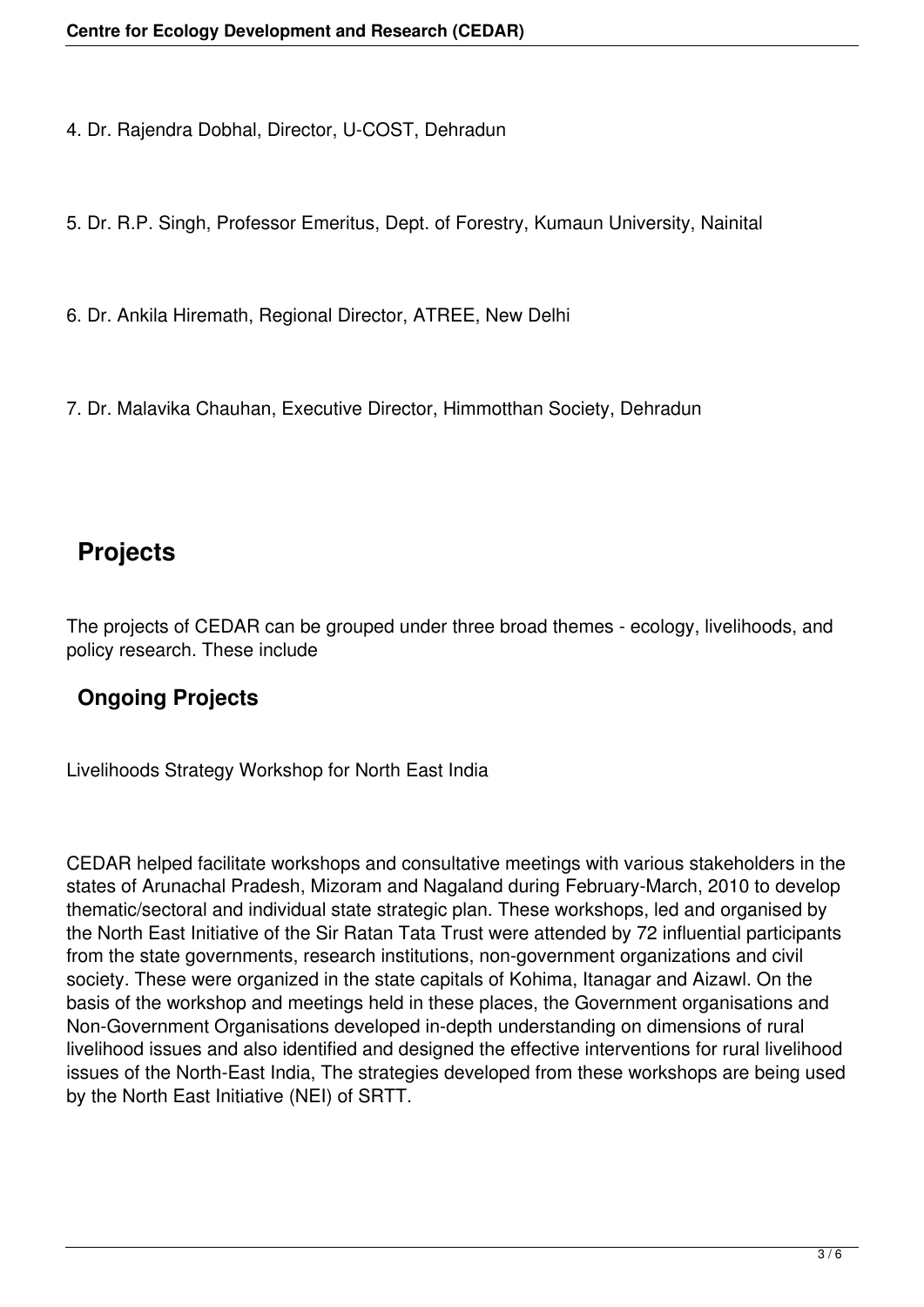Development Programme Effectiveness and Sustainability Index (PEAS)

CEDAR obtained a Small grant from Sir Ratan Tata Trust (SRTT) to develop a sustainability index that would enable evaluators to assess projects being supported by SRTT at the stages of proposal submission and project completion. One of the objectives of the PEAS is to help provide, in a simple and quick manner, comparable data for different projects, which can help evaluate projects and improve project design. The project stages involve assessing current development indices, preparing an index keeping in mind the specific needs of SRTT, sharing the index with regional offices and partner organizations of SRTT, running a pilot in field areas of different partner organizations, and disseminating findings of the pilot and a finalized index.

Analysing opportunities for carbon trading and multiple benefits for the Uttarakhand

CEDAR has recieved a grant from Himmotthan society to analyse REDD policy, practice and implementation and disseminate lessons learnt to state and national audience. Our goal is to generate knowledge and identify cross linkages which can help reduce forest emissions in a way that they are effective and feasible and that generate co-benefits such as poverty alleviation.

### **Completed Projects**

Determining the Impact of Fodder Program under IFLDP (Integrated Fodder and Livestock Development Program) on Livelihoods and Forests of Uttarakhand Himalayas

CEDAR has assisted Himmotthan Society to determine the impact of IFLDP on both the lives of local people and on ecosystem recovery. This exercise was based largely on surveys to monitor the impact on women's drudgery, monitoring of grass production and milk production, and forest sampling to determine growth rates of trees in forests subject to chronic disturbances. While this was a mid-term assessment it yielded valuable information on ways and means to enhance the IFLDP programme in the years to come.

To study the growth and survival of bamboo plantations in different parts Uttarakhand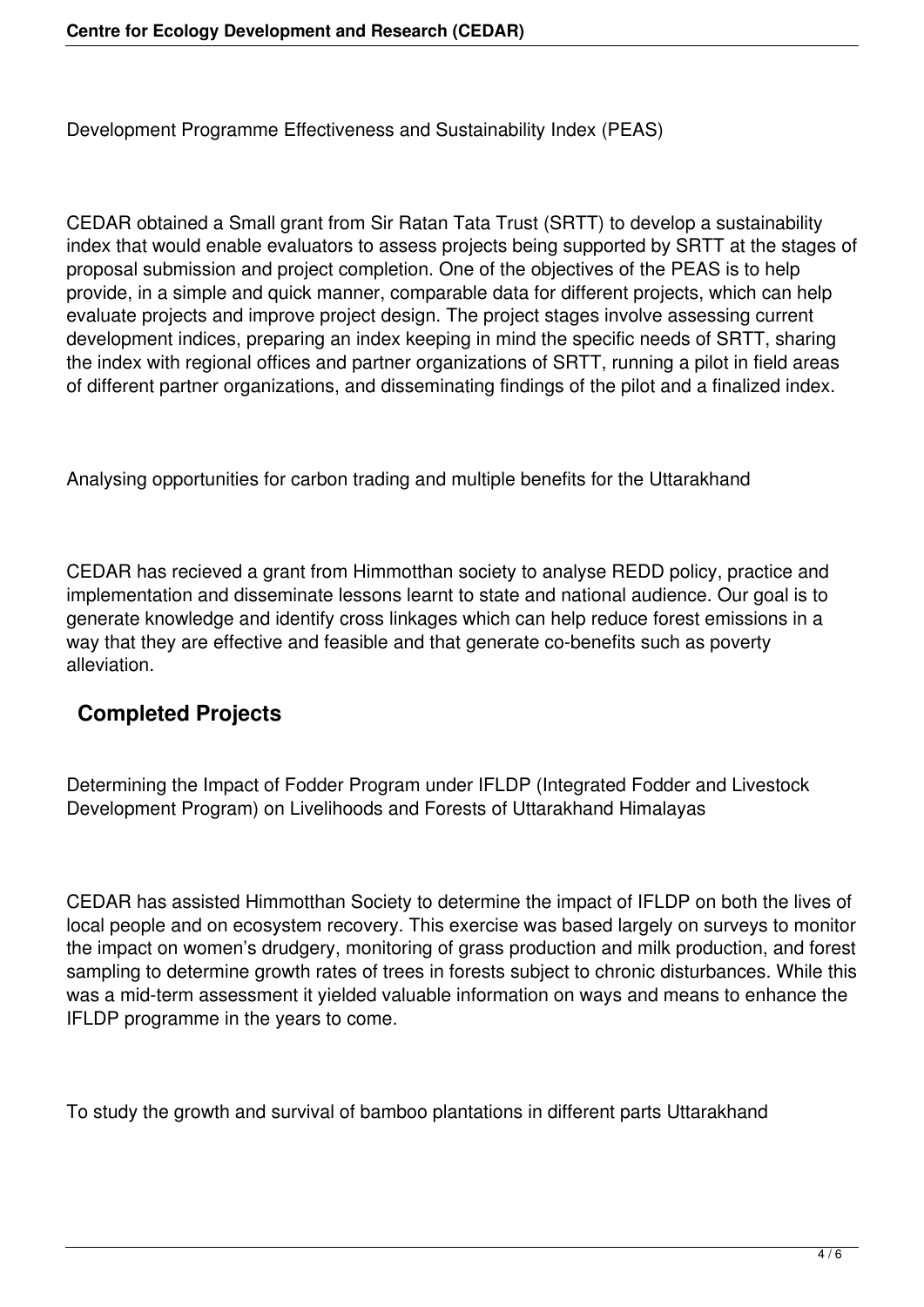Uttarakhand Bamboo and Fiber Development Board has undertaken major plantation programs in emerging as a major source of raw material for several processed products primarily due to its fast growth, wide spread occurrence and its multiple uses.

UBFDB has undertaken plantations in five forest divisions of Uttarakhand. These forest divisions are Dehradun, Terai Central, Terai West, Lansdowne forest division and Nainital forest division. The UBFDB has established extensive nurseries and undertaken plantations in different areas of Uttarakhand. The total plantations carried out by the board since 2006-07 to2009 is close to15,000 ha in 20 forest divisions The present project aimed to provide scientific assistance to the UBFDB in collecting information essentially on growth parameters and survival rates of bamboo plantations in undertaken by UBFDB in different parts of the state. The study focused on different species of bamboo.

Everything is connected to everything else.

Everything must go somewhere.

Nature knows best.

There is no such thing as a free lunch.

If you don't put something in the ecology, it's not there."

- Barry Commoner's